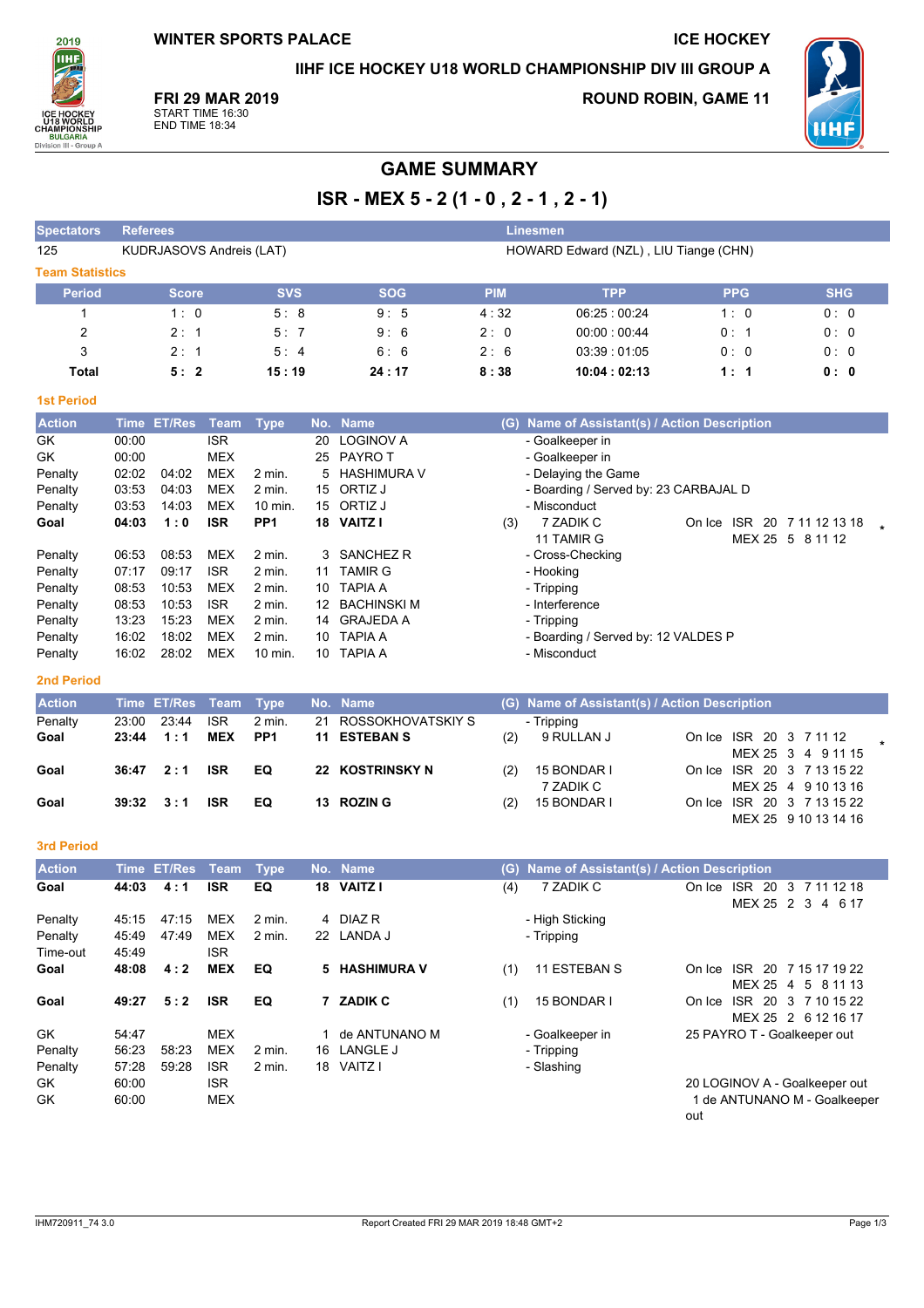

**ICE HOCKEY** 

IIHF ICE HOCKEY U18 WORLD CHAMPIONSHIP DIV III GROUP A

Team: MEX - Mexico

**FRI 29 MAR 2019** 



**ROUND ROBIN, GAME 11** 



# **Goalkeeper Records**

#### Team : ISR - Israel

2019 ÎІНI

ICE HOCKEY<br>U18 WORLD<br>CHAMPIONSHIP<br>BULGARIA<br>Division III - Group A

| l No. Name'                  | SOG | <b>SVS</b> | <b>MIP</b> | <b>Name</b><br>۱No.  | SOG | <b>SVS</b> | <b>MIP</b> |
|------------------------------|-----|------------|------------|----------------------|-----|------------|------------|
| <b>LOGINOV Artem</b><br>20 L |     |            | 60.OC      | 25 PAYRO Tomas       |     |            | 54:47      |
| <b>KREINER Daniel</b>        |     |            |            | de ANTUNANO Marcello |     |            | 05:13      |

#### **Game Statistics**

| Team: ISR (white)  |                            |                |          |                |                |             |                |          |       |   |                |                      |                        |                |
|--------------------|----------------------------|----------------|----------|----------------|----------------|-------------|----------------|----------|-------|---|----------------|----------------------|------------------------|----------------|
|                    | Head Coach: HOLIK Robert   |                |          |                |                |             |                |          |       |   |                | <b>Shots on Goal</b> |                        |                |
| No. Pos.           | <b>Name</b>                | G.             | A        | P              | <b>PIM</b>     | FO+         | FO-            | $FO+/-$  | FO%   |   | $\overline{2}$ | 3                    | <b>OT</b><br><b>TS</b> | $+/-$          |
| 9 D                | MOSTOVOY Itay +C           | 0              | $\Omega$ | $\mathbf{0}$   | 0              | 0           | 0              | 0        | 0.00  | 2 | $\mathbf 0$    |                      | 3                      | $\overline{0}$ |
| 11 F               | TAMIR Gal +A               | 0              |          |                | 2              | 0           | 0              | 0        | 0.00  | 0 |                |                      |                        | $+1$           |
| 12 F               | BACHINSKI Maxim +A         | $\Omega$       | 0        | $\Omega$       | $\overline{2}$ | 24          | 8              | 16       | 75.00 | 1 | $\Omega$       |                      | $\overline{2}$         | $+1$           |
| 17 D               | <b>VINEGRAD Amit Moshe</b> | 0              | $\Omega$ | $\Omega$       | 0              | 0           | 0              | $\Omega$ | 0.00  | 0 | $\Omega$       | $\Omega$             | 0                      | $-1$           |
| 18 F               | VAITZ Itay (BP)            | $\overline{2}$ | 0        | $\overline{2}$ | $\overline{2}$ | $\mathbf 0$ |                | $-1$     | 0.00  | 1 | $\Omega$       |                      | $\overline{2}$         | $+1$           |
| 3 D                | <b>KAPLUN Alon</b>         | 0              | 0        | 0              | 0              | 0           | 0              | 0        | 0.00  | 0 | $\Omega$       | 0                    | 0                      | $+4$           |
| 7 D                | <b>ZADIK Chen</b>          |                | 3        | 4              | 0              | 0           | 0              | $\Omega$ | 0.00  |   |                |                      | 3                      | $+3$           |
| 13 F               | <b>ROZIN Guy</b>           |                | 0        |                | 0              | 0           | 0              | 0        | 0.00  | 2 | 3              | 0                    | 5                      | $+2$           |
| 15 F               | <b>BONDAR Itay</b>         | 0              | 3        | 3              | 0              | 7           | $\overline{2}$ | 5        | 77.78 | 2 | $\Omega$       | 0                    | 2                      | $+2$           |
| 22 F               | <b>KOSTRINSKY Noam</b>     |                | 0        |                | $\Omega$       | $\mathbf 0$ |                | $-1$     | 0.00  | 0 |                | $\overline{2}$       | 3                      | $+2$           |
| 2 D                | <b>TAYTS Alexander</b>     | 0              | 0        | 0              | 0              | 0           | 0              | 0        | 0.00  | 0 | 0              | 0                    | 0                      | 0              |
| $\mathsf{F}$<br>5  | <b>LANDO Tal</b>           | 0              | 0        | 0              | 0              | 3           | 6              | $-3$     | 33.33 | 0 |                | 0                    |                        | 0              |
| D<br>19            | TSELIMETSKIY Daniel        | $\Omega$       | 0        | $\Omega$       | 0              | 0           | 0              | 0        | 0.00  | 0 | 2              | 0                    | 2                      | $-1$           |
| $\mathsf{F}$<br>21 | ROSSOKHOVATSKIY Semen      | 0              | $\Omega$ | 0              | 2              | 0           | 0              | 0        | 0.00  | 0 | 0              | $\Omega$             | 0                      | $\mathbf 0$    |
| 10 F               | EIN DOR Guy Yehonatan      | $\Omega$       | 0        | 0              | 0              | 0           | $\Omega$       | $\Omega$ | 0.00  | 0 | 0              | $\Omega$             | 0                      | $+1$           |
| 14 F               | MEDVEDOVSKY-MAZOR Saar     | 0              | 0        | $\mathbf 0$    | 0              | 0           | 0              | 0        | 0.00  | 0 | 0              | 0                    | 0                      | 0              |
| 24 F               | <b>HALPERT Neta</b>        | 0              | 0        | 0              | 0              | 0           |                | $-1$     | 0.00  | 0 | 0              | $\Omega$             | 0                      | 0              |
| 1 GK               | <b>KREINER Daniel</b>      | 0              | 0        | 0              | 0              |             |                |          |       |   | 0              | 0                    | 0                      |                |
| 20 GK              | <b>LOGINOV Artem</b>       | 0              | 0        | 0              | 0              |             |                |          |       |   | 0              | 0                    | 0                      |                |
| Total              |                            | 5              |          | 12             | 8              | 34          | 19             | 15       | 64.15 | 9 | 9              | 6                    | 24                     |                |

# Team : MEX (green)

|                    | <b>Head Coach: OBREGON Federico</b> |              |          |              |                |                |                |          |        |   | <b>Shots on Goal</b> |                |           |                |             |
|--------------------|-------------------------------------|--------------|----------|--------------|----------------|----------------|----------------|----------|--------|---|----------------------|----------------|-----------|----------------|-------------|
| No. Pos.           | <b>Name</b>                         | G            | A        | P            | <b>PIM</b>     | $FO+$          | FO-            | $FO+/-$  | FO%    |   | $\overline{2}$       | 3 <sup>2</sup> | <b>OT</b> | <b>TS</b>      | $+/-$       |
| 3 F                | SANCHEZ Rodrigo (BP)                | 0            | 0        | $\mathbf{0}$ | 2              | 10             | 7              | 3        | 58.82  | 3 | $\Omega$             | 0              |           | 3              | $-1$        |
| 4 F                | <b>DIAZ Rene</b>                    | 0            | $\Omega$ | $\Omega$     | $\overline{2}$ | $\Omega$       | $\Omega$       | $\Omega$ | 0.00   | 2 | $\Omega$             | $\Omega$       |           | $\overline{2}$ | $-1$        |
| D<br>9             | RULLAN Jack +C                      | 0            |          |              | $\Omega$       | $\Omega$       | 0              | 0        | 0.00   | 0 |                      |                |           | $\overline{c}$ | $-2$        |
| F<br>10            | <b>TAPIA Alonso</b>                 | 0            | 0        | 0            | 14             | 0              | $\overline{2}$ | $-2$     | 0.00   | 0 | 0                    | 0              |           | 0              | $-2$        |
| 13 D               | <b>SIERRA Luis</b>                  | 0            | 0        | 0            | 0              | $\mathbf 0$    | $\Omega$       | $\Omega$ | 0.00   | 0 | 0                    | 0              |           | 0              | $-1$        |
| 5 F                | <b>HASHIMURA Victor</b>             |              | 0        |              | 2              | 2              | 0              | 2        | 100.00 | 0 |                      |                |           | 2              | $+1$        |
| 8<br>D             | <b>MATSUBARA Toshio</b>             | 0            | $\Omega$ | 0            | 0              | $\mathbf 0$    |                | $-1$     | 0.00   | 0 | 0                    | 0              |           | $\mathbf 0$    | $+1$        |
| F<br>11            | ESTEBAN Santiago +A                 |              |          | 2            | 0              | 4              | 9              | -5       | 30.77  | 0 | 3                    |                |           | 4              | $+1$        |
| $\mathsf{F}$<br>14 | <b>GRAJEDA Alejandro</b>            | 0            | 0        | $\Omega$     | 2              | 0              | 3              | $-3$     | 0.00   | 0 | 0                    | 0              |           | 0              | $-1$        |
| 15 D               | ORTIZ Jorge +A                      | 0            | 0        | 0            | 12             | $\mathbf 0$    | $\Omega$       | $\Omega$ | 0.00   | 0 | $\mathbf 0$          | $\overline{2}$ |           | $\overline{2}$ | $\mathbf 0$ |
| 2 D                | <b>CABIEDES Javier</b>              | 0            | 0        | 0            | 0              | 0              | 0              | 0        | 0.00   | 0 |                      | 0              |           |                | $-2$        |
| 12 F               | <b>VALDES Paulino</b>               | 0            | 0        | 0            | 0              | 0              |                | 0        | 0.00   | 0 | 0                    | 0              |           | 0              | $-1$        |
| 16 F               | <b>LANGLE Julien</b>                | 0            | 0        | 0            | 2              | $\overline{2}$ | 6              | -4       | 25.00  | 0 | 0                    |                |           | $\mathbf{0}$   | $-3$        |
| D<br>17            | <b>GOMEZ Emilio</b>                 | 0            | 0        | 0            | 0              | $\mathbf 0$    | $\Omega$       | 0        | 0.00   | 0 | 0                    |                |           |                | $-2$        |
| 22 F               | <b>LANDA Jose</b>                   | 0            | 0        | 0            | $\overline{2}$ | $\Omega$       | $\overline{2}$ | $-2$     | 0.00   | 0 | $\Omega$             | 0              |           | 0              | $\mathbf 0$ |
| 6 F                | <b>RULLAN Max</b>                   | 0            | $\Omega$ | $\mathbf{0}$ | 0              |                | 4              | $-3$     | 20.00  | 0 | $\mathbf 0$          | 0              |           | 0              | $-2$        |
| 23 F               | <b>CARBAJAL Daniel</b>              | 0            | 0        | $\mathbf{0}$ | 0              | 0              | $\Omega$       | $\Omega$ | 0.00   | 0 | $\Omega$             | 0              |           | 0              | $\mathbf 0$ |
| GK                 | de ANTUNANO Marcello                | 0            | 0        | 0            | 0              |                |                |          |        |   | 0                    | 0              |           | 0              |             |
| 25 GK              | PAYRO Tomas                         | 0            | 0        |              | 0              |                |                |          |        |   | 0                    | 0              |           | 0              |             |
| <b>Total</b>       |                                     | $\mathbf{2}$ | 2        |              | 38             | 19             | 34             | $-15$    | 35.85  | 5 | 6                    | 6              |           | 17             |             |